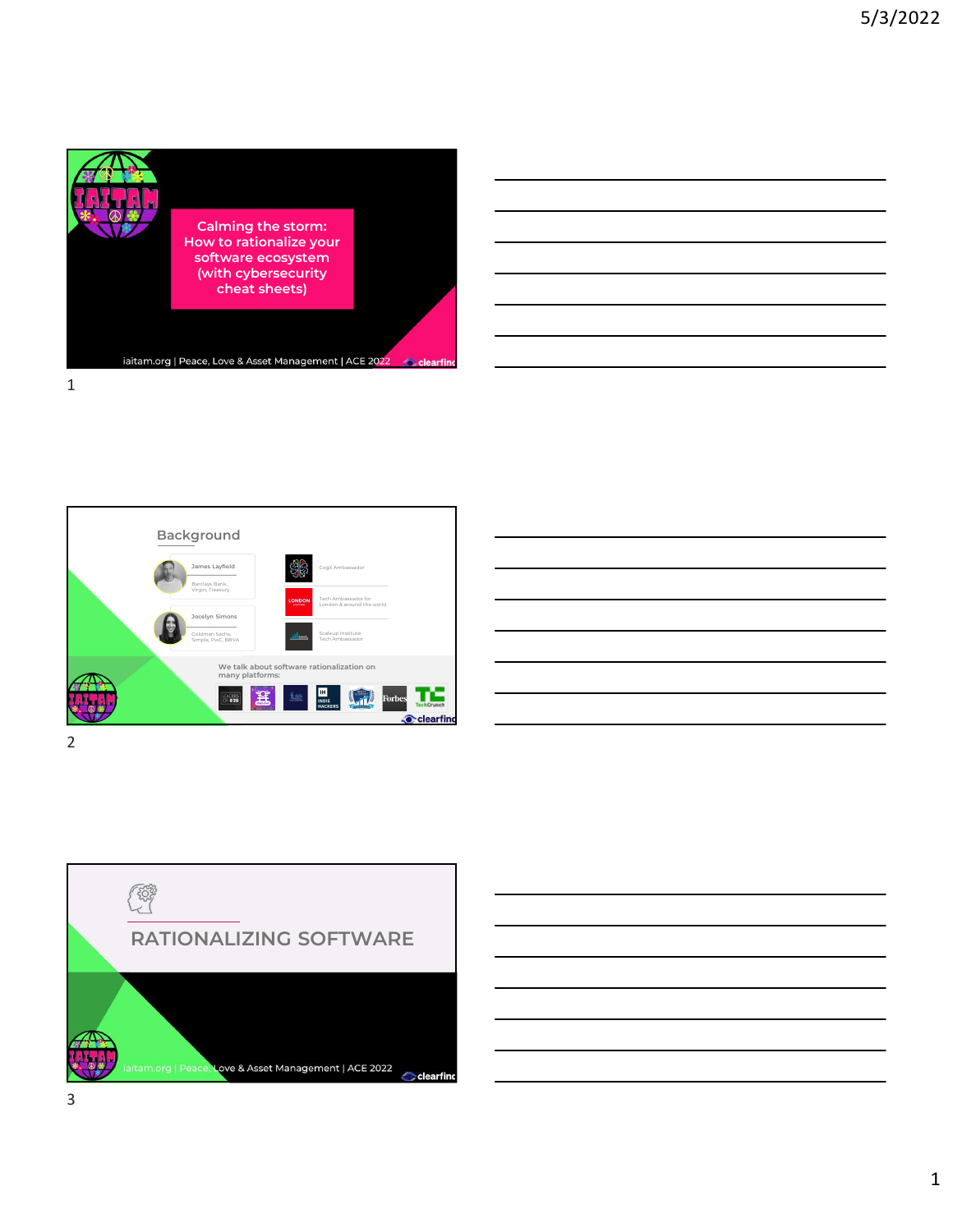

These decisions bog my team of the state of the state of the state of the state of the state of the state of the state of the state of the state of the state of the state of the state of the state of the state of the state

 $5<sub>5</sub>$ 

We've trial examples are always solutions and the wearer are christian in make. I<br>
There are always solutions were always to the unknown unknown unknown unknown unknown unknown unknown unknown<br>
There are always solutions<br>





| <u> 1989 - Johann Stoff, deutscher Stoffen und der Stoffen und der Stoffen und der Stoffen und der Stoffen und de</u> |  |
|-----------------------------------------------------------------------------------------------------------------------|--|
|                                                                                                                       |  |
|                                                                                                                       |  |
|                                                                                                                       |  |
|                                                                                                                       |  |
|                                                                                                                       |  |
| <u> 1989 - Andrea Stadt Britain, amerikansk politik (* 1958)</u>                                                      |  |
|                                                                                                                       |  |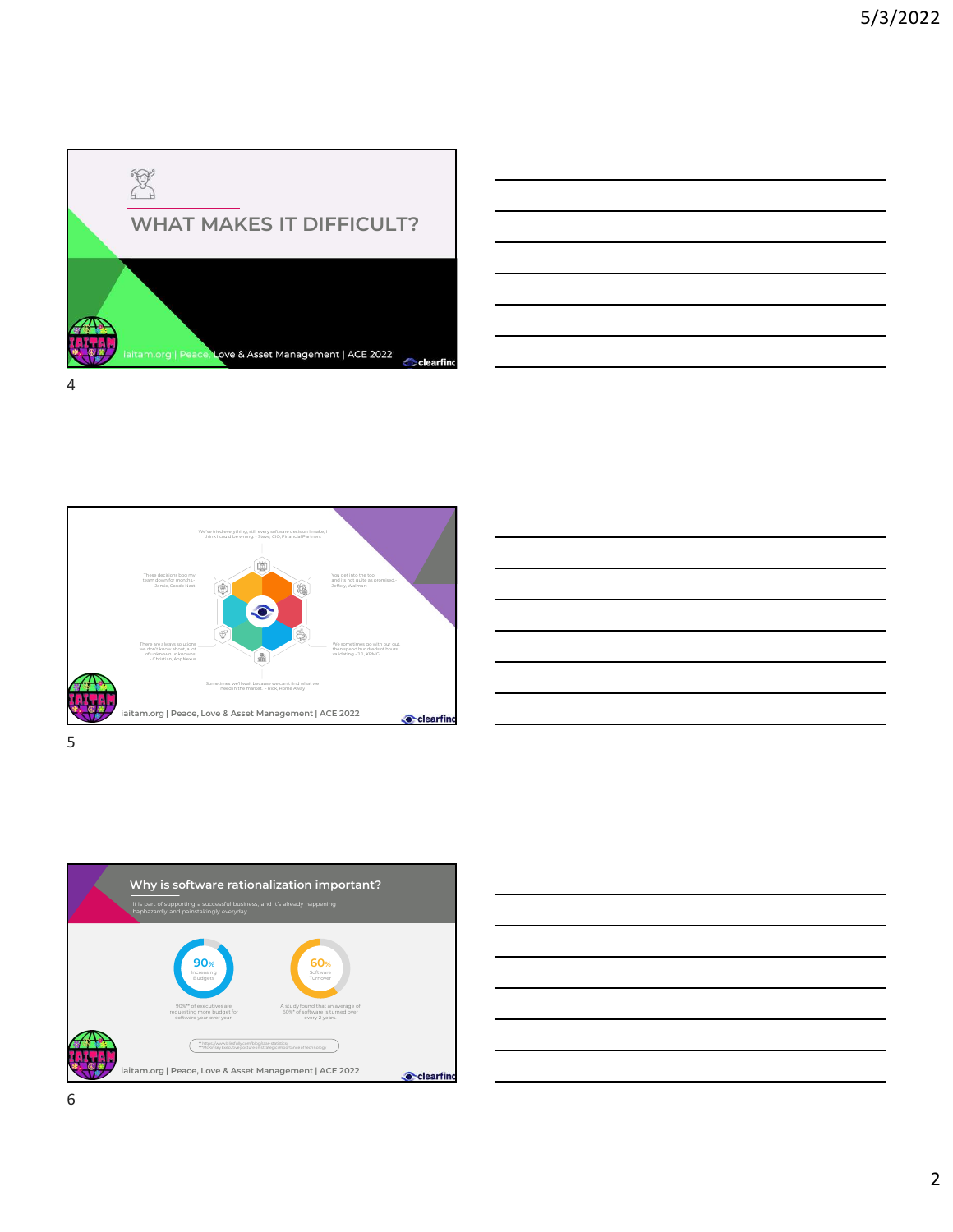









9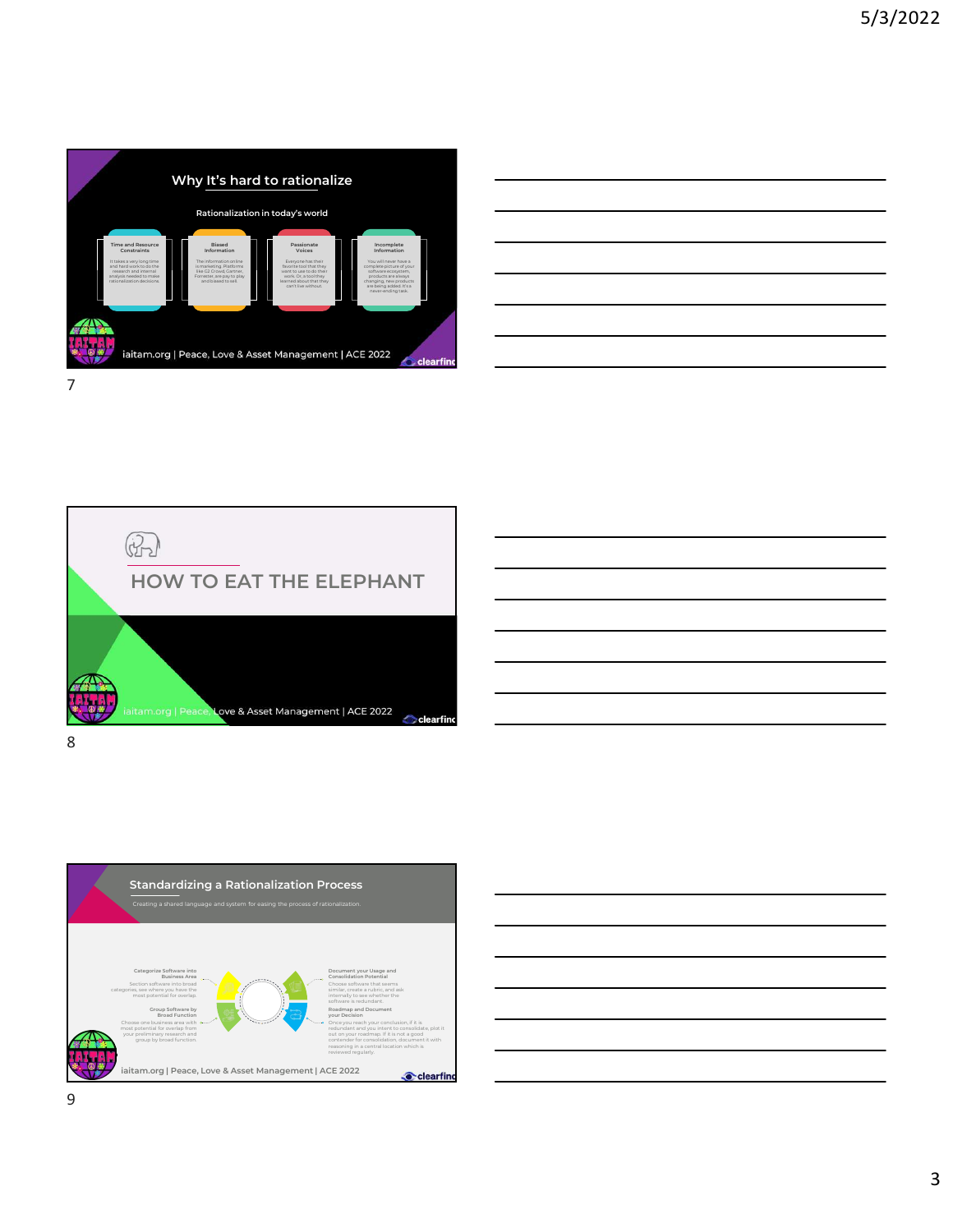







| <b>Example: Rationalizing CyberSecurity Products</b>                             |                                                    |                                                                                                    |                                                                                 |                                                |                                 |                                                            |                                         |                                           |  |  |  |
|----------------------------------------------------------------------------------|----------------------------------------------------|----------------------------------------------------------------------------------------------------|---------------------------------------------------------------------------------|------------------------------------------------|---------------------------------|------------------------------------------------------------|-----------------------------------------|-------------------------------------------|--|--|--|
|                                                                                  |                                                    |                                                                                                    |                                                                                 |                                                |                                 |                                                            |                                         |                                           |  |  |  |
| Creating a shared language and system for easing the process of rationalization. |                                                    |                                                                                                    |                                                                                 |                                                |                                 |                                                            |                                         |                                           |  |  |  |
|                                                                                  |                                                    |                                                                                                    |                                                                                 |                                                |                                 |                                                            |                                         |                                           |  |  |  |
|                                                                                  |                                                    |                                                                                                    |                                                                                 |                                                |                                 |                                                            |                                         |                                           |  |  |  |
|                                                                                  | <b>bersecurity</b>                                 |                                                                                                    |                                                                                 |                                                |                                 |                                                            | Customer Service Project Mangemen       |                                           |  |  |  |
| Categorize Software                                                              |                                                    |                                                                                                    |                                                                                 | Human Resources Communication                  |                                 |                                                            | Twilian interactive                     |                                           |  |  |  |
| into Business Area                                                               | Beyondouit                                         | maco sportre                                                                                       | SEM rush                                                                        | Next thing digital<br>experience<br>management |                                 | Ture sight capacity Adobe audition                         | Joice response - lur Warkfront<br>issom |                                           |  |  |  |
| Section software into broad                                                      | Wrange cloud EAC                                   |                                                                                                    | Configuros                                                                      | Service Now HR                                 | The ine ine link                | AUROFACULT:                                                | Arrist COM                              | hira.                                     |  |  |  |
| categories, see where you have the                                               | Qualyo                                             | <b>GM Copons</b>                                                                                   | Adobe Captivate Work day                                                        |                                                | Math works<br>schedule editor   | Microsoft<br>Whiteboard                                    | Merint Impact                           | Smartghest                                |  |  |  |
| most potential for overlap.                                                      | Micro focus<br>reflection suite                    | Analytics<br>Tableau                                                                               | Adobe Experience Cracle warehouse Cracle report<br>Manager management scheduler |                                                |                                 | Invision                                                   | Hubspot                                 | Caracta supporter una<br>management       |  |  |  |
|                                                                                  |                                                    | SAP Business<br>Zataler Internet Cibiects Business Augus Interaction                               |                                                                                 | Achievers employee (bm lotus notes             |                                 | Ralsamig                                                   | Zenderk                                 | Coogle Workspace                          |  |  |  |
|                                                                                  | Network Access<br>Control (NAC)                    | intelligence<br>Tibo data<br>Virtualization                                                        | Hubspot                                                                         | Saba cloud                                     | then passport<br>advantage      | True Sight Capacity CerviceNow<br>Optimization             |                                         | The omni group<br>Dmnl                    |  |  |  |
|                                                                                  | Spiunk                                             | Rytware standguard soft listenv                                                                    |                                                                                 | Orade fusion hom                               |                                 | Mito                                                       |                                         |                                           |  |  |  |
|                                                                                  | infrastructure<br>Monitoring<br>Microsoft Defender | security suite                                                                                     |                                                                                 | analytics                                      |                                 |                                                            | Zoho Service Desk Cflow operations      | TrueSight Capacity                        |  |  |  |
|                                                                                  | Protection                                         | Advanced Threat Microsoft Power BI Absolute                                                        |                                                                                 | Orade People Soft Salasmig                     |                                 | Adobe illustrator                                          |                                         | costmization                              |  |  |  |
|                                                                                  |                                                    | ibm domino mail Microsoft Dynamics Act Clini<br>NAV                                                |                                                                                 | Lattice                                        | Confuence                       | Adobe Photoshop                                            |                                         | <b>Ibm</b> sterling                       |  |  |  |
|                                                                                  | secons<br>management<br><b>Ziern Sensy</b>         | Apotio apoticone Selemic                                                                           |                                                                                 | Hirelght Warkford                              |                                 | Adobe InDesign                                             |                                         | connectdirect<br>Vrealize<br>Orchestrator |  |  |  |
|                                                                                  | Endpoint                                           | Investment Data Calesforce platform Orade Taleo Desktop                                            |                                                                                 |                                                | Symantec PGP                    | Siench                                                     |                                         | Planview Spigit Idea<br>Management        |  |  |  |
|                                                                                  | F-Secure                                           | Tibos Webfocus                                                                                     |                                                                                 | Sous Assessments                               | Adobe creative<br>doud all apps | Ibm graphical data<br>display manager                      |                                         | Monday                                    |  |  |  |
|                                                                                  |                                                    | Symantec Endpoint Sat advance<br>Encryption Innalytics software<br>Kehy Environce Microsoft report |                                                                                 |                                                |                                 | Acrobat Reader DC Corel PaintShop Pro<br>TrueGght Capacity |                                         | Asana                                     |  |  |  |
|                                                                                  | Kofax Equitrac                                     | <b><i><u>Particular</u></i></b>                                                                    |                                                                                 |                                                | Robo-FTP                        |                                                            |                                         |                                           |  |  |  |

| Products                              |                                                                   |                                                         |
|---------------------------------------|-------------------------------------------------------------------|---------------------------------------------------------|
| n.                                    |                                                                   |                                                         |
| Detign A<br>Multimedia                | Customer Service Project Mangemen                                 |                                                         |
| noltibus edges                        | Twilian interactive<br>voice response - Ivr. Warkfront<br>instem. |                                                         |
| TJ GAOCAN                             | ACTI CRM                                                          | 3km                                                     |
| Microsoft<br>Whiteboard<br>noision    | Wering Impact<br><b>Hubsoot</b>                                   | Smartsheet<br>Oracle warehouse                          |
| pimalaR                               | Zenderk                                                           | management<br>Coogle Workspace<br>Suite                 |
| True Sight Capacity<br>Optimization   |                                                                   | The omni group<br>Drani                                 |
| <b>COL</b>                            | Zoho Service Deck                                                 | Cflow operations<br>juosidiov manager                   |
| vaterauli eddeA                       |                                                                   | TrueGight Capacity<br>cotimization                      |
| Adobe Photoshop                       |                                                                   | Ibm sterling                                            |
| Adobe InDesign                        |                                                                   | connect direct<br><b>Mealips</b><br><b>Orchestrator</b> |
| Sketch                                |                                                                   | Planview Spigit Idea<br>Management.                     |
| ibm graphical data<br>display manager |                                                                   | Monday                                                  |
| Corel PaintShop Pro                   |                                                                   | Asana                                                   |
| TrueGight Capacity<br>Optimization    |                                                                   |                                                         |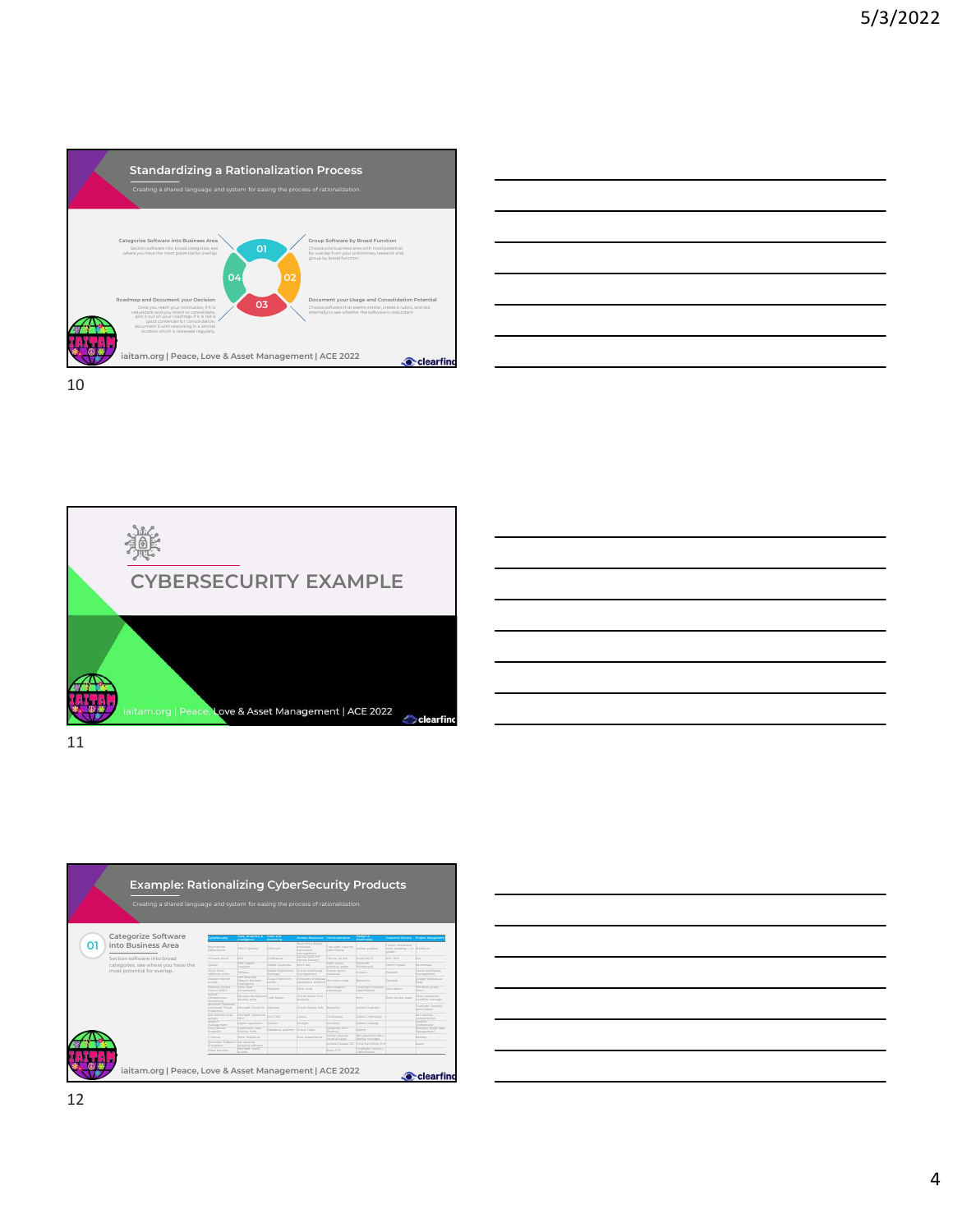|                                                           | <b>Example: Rationalizing CyberSecurity Products</b>                             |                                     |                                    |                                                            |  |  |
|-----------------------------------------------------------|----------------------------------------------------------------------------------|-------------------------------------|------------------------------------|------------------------------------------------------------|--|--|
|                                                           | Creating a shared language and system for easing the process of rationalization. |                                     |                                    |                                                            |  |  |
| Group Software by                                         | <b>CyberSecurity Categorization</b>                                              |                                     |                                    |                                                            |  |  |
| <b>Broad Function</b>                                     |                                                                                  |                                     |                                    |                                                            |  |  |
| Choose one business area with                             | Endpoint Management                                                              | Identity Authentication             | Password Management                | Security information and Event                             |  |  |
| most potential for overlap from                           | Quest it management                                                              | Reyondtrust                         | Manageengine parn360               | IBM Security Qradar XDR                                    |  |  |
| your preliminary research and<br>group by broad function. | Class Secure Endpoint<br>F-Secure                                                | Pulse secure<br>Equitax id watchdog | Veridium Workforce Authentication  | Microsoft Azure Sentinel<br>Cisco Secure Network Analytics |  |  |
|                                                           |                                                                                  | Okta                                | Hitachi ID Bravura Security Fabric | (Stealthwatch)<br>Splunk Enterprise                        |  |  |
|                                                           | Symantec Endpoint Encryption<br>Kofax Equitrac                                   | Quest it management                 |                                    | Microsoft Defender for Cloud Apps                          |  |  |
|                                                           | McMee Endpoint Security                                                          | Forescout eye Control               |                                    | <b>Dabram Fusion</b>                                       |  |  |
|                                                           | BeyondTrust Endpoint Privilege Management                                        | Manageengine cam360                 |                                    | Stellcope                                                  |  |  |
|                                                           | Citrix Edgesight for Endpoints                                                   | Orado access<br>management          |                                    |                                                            |  |  |
|                                                           | Microsoft Defender Advanced Threat Protection                                    | Identity manger                     |                                    |                                                            |  |  |
|                                                           | AxCrypt                                                                          | <b>Brm lotus notes</b>              |                                    |                                                            |  |  |
|                                                           |                                                                                  | Oracse Unified<br>Girectory         |                                    |                                                            |  |  |
|                                                           |                                                                                  | Polycom mmx manager                 |                                    |                                                            |  |  |

| <u> 1989 - Andrea Andrew Maria (h. 1989).</u>                                                                         |  |  |
|-----------------------------------------------------------------------------------------------------------------------|--|--|
|                                                                                                                       |  |  |
|                                                                                                                       |  |  |
|                                                                                                                       |  |  |
|                                                                                                                       |  |  |
| <u> 1989 - Johann Stoff, deutscher Stoffen und der Stoffen und der Stoffen und der Stoffen und der Stoffen und d</u>  |  |  |
|                                                                                                                       |  |  |
|                                                                                                                       |  |  |
|                                                                                                                       |  |  |
|                                                                                                                       |  |  |
|                                                                                                                       |  |  |
|                                                                                                                       |  |  |
|                                                                                                                       |  |  |
|                                                                                                                       |  |  |
|                                                                                                                       |  |  |
|                                                                                                                       |  |  |
|                                                                                                                       |  |  |
| <u> 1990 - Jan Samuel Barbara, margaret eta biztanleria (h. 1980).</u>                                                |  |  |
|                                                                                                                       |  |  |
|                                                                                                                       |  |  |
|                                                                                                                       |  |  |
|                                                                                                                       |  |  |
| <u> 1989 - Johann Barn, mars and de Branch Barn, mars and de Branch Barn, mars and de Branch Barn, mars and de Br</u> |  |  |

| iaitam.org   Peace, Love & Asset Management   ACE 2022          |                                                                                  |                                                      | <b>Clearfind</b>                               |  |
|-----------------------------------------------------------------|----------------------------------------------------------------------------------|------------------------------------------------------|------------------------------------------------|--|
|                                                                 |                                                                                  |                                                      |                                                |  |
|                                                                 |                                                                                  |                                                      |                                                |  |
|                                                                 |                                                                                  |                                                      |                                                |  |
|                                                                 |                                                                                  |                                                      |                                                |  |
|                                                                 |                                                                                  |                                                      |                                                |  |
|                                                                 |                                                                                  |                                                      |                                                |  |
|                                                                 |                                                                                  |                                                      |                                                |  |
|                                                                 |                                                                                  |                                                      |                                                |  |
|                                                                 |                                                                                  |                                                      |                                                |  |
|                                                                 |                                                                                  |                                                      |                                                |  |
|                                                                 |                                                                                  |                                                      |                                                |  |
|                                                                 |                                                                                  |                                                      |                                                |  |
|                                                                 |                                                                                  |                                                      |                                                |  |
|                                                                 |                                                                                  |                                                      |                                                |  |
|                                                                 |                                                                                  |                                                      |                                                |  |
|                                                                 |                                                                                  |                                                      |                                                |  |
|                                                                 |                                                                                  |                                                      |                                                |  |
|                                                                 |                                                                                  |                                                      |                                                |  |
|                                                                 |                                                                                  | <b>Example: Rationalizing CyberSecurity Products</b> |                                                |  |
|                                                                 | Creating a shared language and system for easing the process of rationalization. |                                                      |                                                |  |
|                                                                 |                                                                                  |                                                      |                                                |  |
| Document your Usage &                                           |                                                                                  | Veridium Workforce<br>Authentication                 | Okta                                           |  |
| <b>Consolidation Potential</b>                                  |                                                                                  | Identity Authentication                              | Identity Authentication                        |  |
|                                                                 | Categories                                                                       | Password Management                                  | Privileged Access Management                   |  |
| Choose software that seems<br>similar, create a rubric, and ask |                                                                                  |                                                      | Integration Platform                           |  |
| internally to see whether the                                   |                                                                                  | Policy Management                                    |                                                |  |
| software is redundant.                                          |                                                                                  | Biometric Tracking                                   | API Cateway<br>API Security                    |  |
|                                                                 |                                                                                  | Multi Factor Authentication                          | API Management                                 |  |
|                                                                 | Internal Use, Key Features and Use<br>Cases                                      | Policy Management                                    | Third-Party Data Integration                   |  |
|                                                                 |                                                                                  | Biometric Tracking                                   | Permission Management                          |  |
|                                                                 |                                                                                  | Password Sharing                                     | Policy Management                              |  |
|                                                                 | Internal Sentiment, Champions                                                    | People enjoy using this platform, no                 | People love using this platform, the CIO       |  |
|                                                                 |                                                                                  | one champion.                                        | office spent a long time implementing.         |  |
|                                                                 |                                                                                  |                                                      | API Cateway                                    |  |
|                                                                 | Non-supported Key Capabilities of the<br>other platform                          |                                                      | API Security                                   |  |
|                                                                 |                                                                                  |                                                      | API Management<br>Third-Party Date integration |  |

| pducts                                                                             |
|------------------------------------------------------------------------------------|
|                                                                                    |
|                                                                                    |
| Okta                                                                               |
| dentity Authentication                                                             |
| Privileged Access Management                                                       |
| Integration Platform                                                               |
| API Cateway                                                                        |
| API Security                                                                       |
| API Management                                                                     |
| Third-Party Data Integration                                                       |
| Permission Management                                                              |
| Policy Management                                                                  |
| People love using this platform, the CIO<br>office spent a long time implementing. |
| API Cateway                                                                        |
| API Security                                                                       |
| API Management                                                                     |
| Third-Party Date integration                                                       |

| iaitam.org   Peace, Love & Asset Management   ACE 2022                                                                                                                             |                                      |                                         |                                     |                             | Clearfind                         |  |  |  |
|------------------------------------------------------------------------------------------------------------------------------------------------------------------------------------|--------------------------------------|-----------------------------------------|-------------------------------------|-----------------------------|-----------------------------------|--|--|--|
|                                                                                                                                                                                    |                                      |                                         |                                     |                             |                                   |  |  |  |
|                                                                                                                                                                                    |                                      |                                         |                                     |                             |                                   |  |  |  |
|                                                                                                                                                                                    |                                      |                                         |                                     |                             |                                   |  |  |  |
|                                                                                                                                                                                    |                                      |                                         |                                     |                             |                                   |  |  |  |
|                                                                                                                                                                                    |                                      |                                         |                                     |                             |                                   |  |  |  |
|                                                                                                                                                                                    |                                      |                                         |                                     |                             |                                   |  |  |  |
|                                                                                                                                                                                    |                                      |                                         |                                     |                             |                                   |  |  |  |
|                                                                                                                                                                                    |                                      |                                         |                                     |                             |                                   |  |  |  |
|                                                                                                                                                                                    |                                      |                                         |                                     |                             |                                   |  |  |  |
|                                                                                                                                                                                    |                                      |                                         |                                     |                             |                                   |  |  |  |
|                                                                                                                                                                                    |                                      |                                         |                                     |                             |                                   |  |  |  |
|                                                                                                                                                                                    |                                      |                                         |                                     |                             |                                   |  |  |  |
|                                                                                                                                                                                    |                                      |                                         |                                     |                             |                                   |  |  |  |
|                                                                                                                                                                                    |                                      |                                         |                                     |                             |                                   |  |  |  |
|                                                                                                                                                                                    |                                      |                                         |                                     |                             |                                   |  |  |  |
|                                                                                                                                                                                    |                                      |                                         |                                     |                             |                                   |  |  |  |
|                                                                                                                                                                                    |                                      |                                         |                                     |                             |                                   |  |  |  |
|                                                                                                                                                                                    |                                      |                                         |                                     |                             |                                   |  |  |  |
| <b>Example: Rationalizing CyberSecurity Products</b>                                                                                                                               |                                      |                                         |                                     |                             |                                   |  |  |  |
|                                                                                                                                                                                    |                                      |                                         |                                     |                             |                                   |  |  |  |
| Creating a shared language and system for easing the process of rationalization.                                                                                                   |                                      |                                         |                                     |                             |                                   |  |  |  |
|                                                                                                                                                                                    |                                      |                                         |                                     |                             |                                   |  |  |  |
|                                                                                                                                                                                    |                                      |                                         |                                     |                             |                                   |  |  |  |
|                                                                                                                                                                                    | <b>CyberSecurity</b>                 | <b>Notes</b>                            |                                     | Sales and Marketing         | Human Resourace                   |  |  |  |
|                                                                                                                                                                                    |                                      | 4/22/22 - CIO Sasha is                  | Data, Analytics, &<br>Intelligence  |                             | Nexthing digital                  |  |  |  |
|                                                                                                                                                                                    | Okta                                 | the champion, no<br>need to consolidate | TIBCO spotfire                      | SEMrush                     | employee experience<br>management |  |  |  |
|                                                                                                                                                                                    |                                      | $4/22/22 -$ to be                       |                                     |                             |                                   |  |  |  |
|                                                                                                                                                                                    | Veridium Worldorce<br>Authentication | consolidates into<br>OKTA before 2023   | SAS                                 | Confluence                  | serviceNow HR<br>Service Delivery |  |  |  |
|                                                                                                                                                                                    |                                      | renewall                                |                                     |                             |                                   |  |  |  |
|                                                                                                                                                                                    | Beyondtrust<br>Defenderpoint         |                                         | IBM Cognos Analytics                | Adobe Captivate             | Workday                           |  |  |  |
|                                                                                                                                                                                    | Vmware cloud                         |                                         | Tableau                             | Adobe Experience<br>Manager | Oracle warehouse<br>management    |  |  |  |
|                                                                                                                                                                                    | Qualys                               |                                         | SAP BusinessObjects                 | Avaya interaction           | Achievers employee                |  |  |  |
|                                                                                                                                                                                    | Micro focus reflection               |                                         | Business Intelligence<br>Tibco data | center                      | experience platform               |  |  |  |
| Document your Usage &<br><b>Consolidation Potential</b><br>Choose software that seems similar,<br>create a rubric, and ask internally to<br>see whether the software is redundant. | suite                                |                                         | virtualization                      | Hubspot                     | Saba cloud                        |  |  |  |
|                                                                                                                                                                                    | Zscaler Internet<br>access           |                                         | Bytwarestandguard<br>security suite | I soft listsery             | Oracle fusion hcm<br>analytics    |  |  |  |
|                                                                                                                                                                                    |                                      |                                         |                                     |                             |                                   |  |  |  |
| iaitam.org   Peace, Love & Asset Management   ACE 2022                                                                                                                             |                                      |                                         |                                     |                             | <b>Clearfind</b>                  |  |  |  |

|                                              | Security Products           |                                                       |
|----------------------------------------------|-----------------------------|-------------------------------------------------------|
| ss of rationalization.                       |                             |                                                       |
| Data, Analytics, &<br>Intelligence           | Sales and Marketing         | Human Resourace                                       |
| TIBCO spotfire                               | SEMrush                     | Nexthing digital<br>employee experience<br>management |
| <b>SAS</b>                                   | Confluence                  | serviceNow HR<br>Service Delivery                     |
| IBM Cognos Analytics                         | AdobeCaptivate              | Workday                                               |
| Tableau                                      | Adobe Experience<br>Manager | Oracle warehouse<br>management                        |
| SAP BusinessObjects<br>Business Intelligence | Avaya interaction<br>center | Achievers employee<br>experience platform             |
| Tibco data<br>virtualization                 | Hubspot                     | Saba cloud                                            |
| Bytware standguard<br>security suite         | I soft listserv             | Oracle fusion hcm<br>analytics                        |